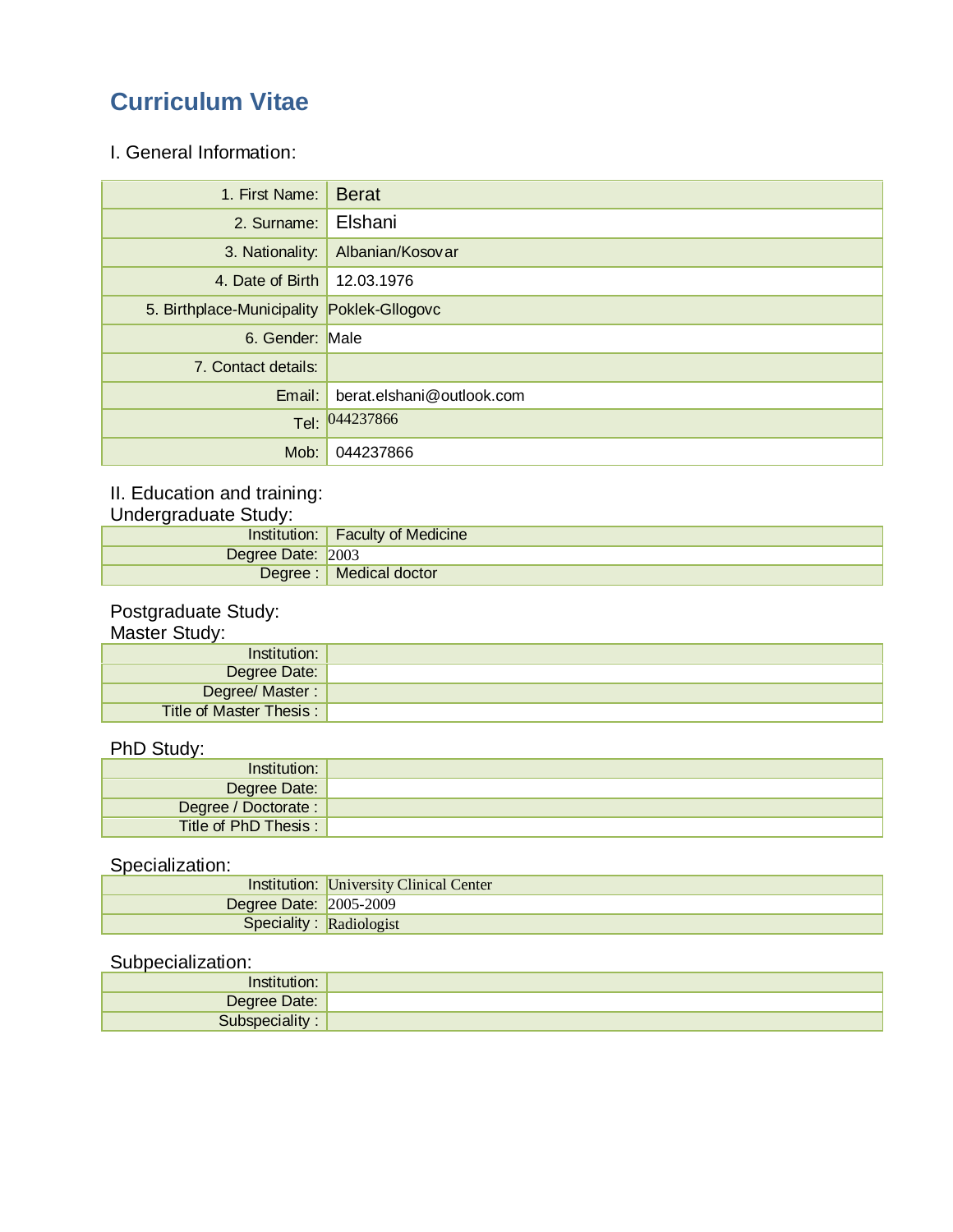### Training:

| Institution:                           |                                                               |
|----------------------------------------|---------------------------------------------------------------|
| Degree Date:                           |                                                               |
| <b>Training Course:</b>                |                                                               |
|                                        | <b>Institution:</b> Hamburg Eppendorf- Germany                |
| Degree Date: 2006                      |                                                               |
| <b>Training Course: Neuroradiology</b> |                                                               |
|                                        | <b>Institution:</b> University Clinical Center-Tirana Albania |
| Degree Date: 2007                      |                                                               |
| <b>Training Course: Ultrasound</b>     |                                                               |

### III. Preview academic experience:

|   | Chronology of gaining academic titles | Year | <b>University</b> | Faculty | Department |
|---|---------------------------------------|------|-------------------|---------|------------|
| a |                                       |      |                   |         |            |
| C | Assistant                             |      |                   |         |            |
| d | Lecturer                              |      |                   |         |            |
| e | Senior Lecturer                       |      |                   |         |            |
|   | Prof. as.                             |      |                   |         |            |
| g | Prof. asoc.                           |      |                   |         |            |
| h | Prof.                                 |      |                   |         |            |
|   | Academic of science                   |      |                   |         |            |

### IV. Subject/s in which you are involved as teaching

| No.      | Study Program: | ◡<br>Subject/s |
|----------|----------------|----------------|
| . .      |                |                |
| <u>.</u> |                |                |
| ູບ.      |                |                |

# V. Research activities: Impact Factor Points for Academic Staff

|                | Research activities - Aktiviteti shkencor                                                                              |                                                  |                                                 |                                              |  |
|----------------|------------------------------------------------------------------------------------------------------------------------|--------------------------------------------------|-------------------------------------------------|----------------------------------------------|--|
|                | Specifications (Specifikimi)                                                                                           | Number of publications<br>(Numri i publikimeve)  |                                                 |                                              |  |
| N <sub>o</sub> |                                                                                                                        | From the bigining<br>(Nga fillimi i<br>karierës) | In the past 5 years<br>(Në 5 vitet e<br>fundit) | In the past 3 years<br>(Në 3 vitet e fundit) |  |
|                | Publications in the papers with "impact factor" as author<br>Publikime në revista me "impakt faktor" si autor          |                                                  |                                                 |                                              |  |
| $\mathfrak{2}$ | Publications in the papers with "impact factor" as<br>coauthor<br>Publikime në revista me "impakt faktor" si koautor   |                                                  |                                                 |                                              |  |
| 3              | Publications in the papers without "impact factor" as<br>author<br>Publikime në revista pa "imact faktor" si autor     |                                                  |                                                 |                                              |  |
| 4              | Publications in the papers without "impact factor" as<br>coauthor<br>Publikime në revista pa "imact faktor" si koautor |                                                  |                                                 |                                              |  |
| 5              | Publications in the papers published in Kosovo as author<br>Publikime në revista të Kosovës si autor                   |                                                  |                                                 |                                              |  |
| 6              | Publications in the papers published in Kosovo as                                                                      |                                                  |                                                 |                                              |  |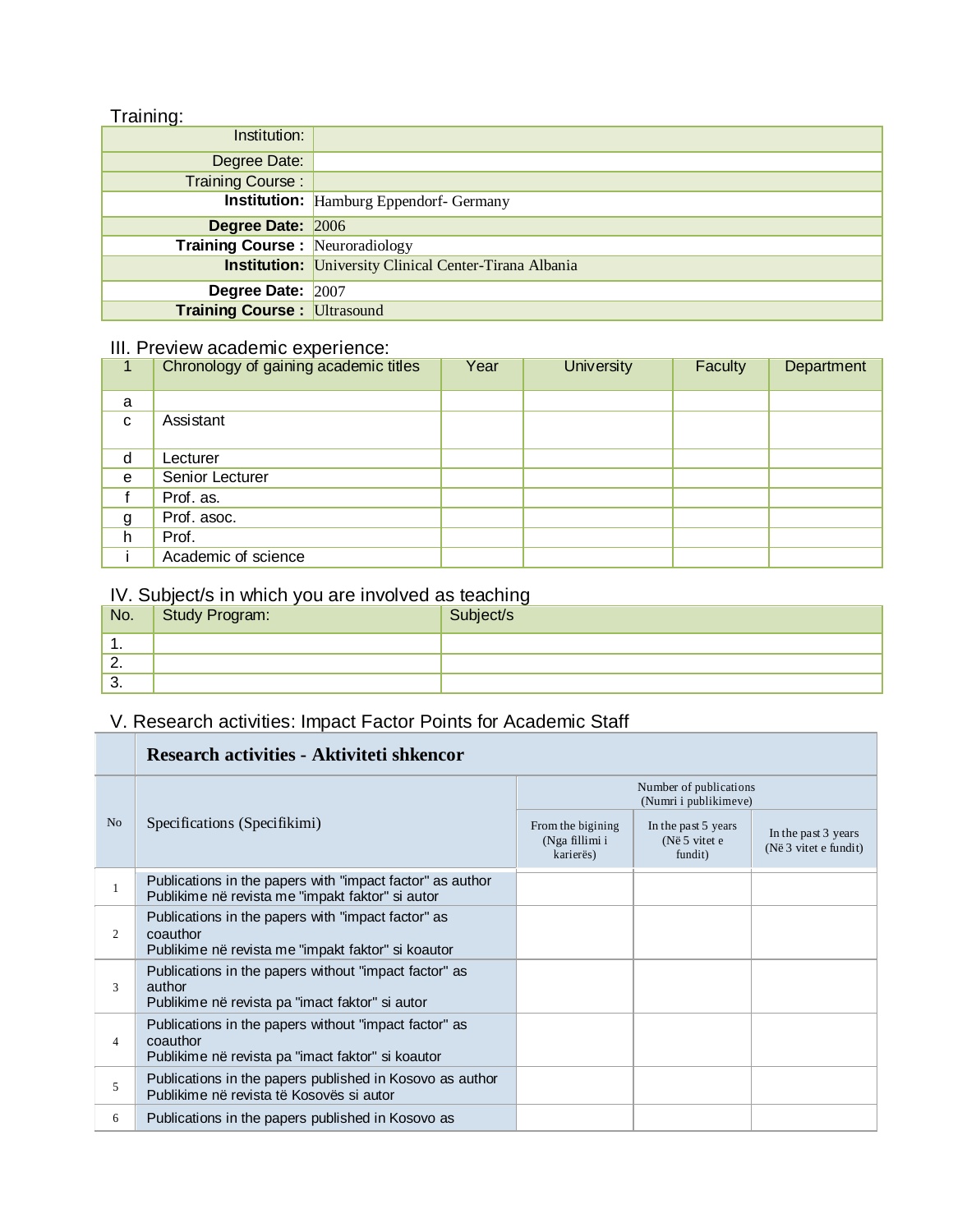| Publikime në revista të Kosovës si koautor                                                             |          |  |
|--------------------------------------------------------------------------------------------------------|----------|--|
| Abstract from scientific conferences as author<br>Abstrakte nga konferencat shkencore si autor         |          |  |
| Abstract from scientific conferences as coauthor<br>Abstrakte nga konferencat shkencore si koautor     |          |  |
| Scientific monography as author<br>Monografi shkencore si autor                                        |          |  |
| Scientific monography as coauthor<br>Monografi shkencore si koautor                                    |          |  |
| Scientific books as author<br>Libra shkencorë si autor                                                 |          |  |
| Scientific books as coauthor<br>Libra shkencorë si koautor                                             |          |  |
| Participation in international scientific projects<br>Pjesëmarrja në projekte shkencore internacionale |          |  |
| Other contributions<br>Kontribute tjera                                                                |          |  |
| University Textbook - Tekst universitar                                                                |          |  |
| No. of citation of your publications $-$ Nr. i citimeve të<br>publikimeve tuaja                        |          |  |
| TOTAL                                                                                                  |          |  |
|                                                                                                        | coauthor |  |

## V.A.The data for publications/Citations

| No.                  | Author, title, paper, year, volume, number, pages | "Impact<br>factor"<br>points | Without<br>"Impact<br>factor" | Citation of your<br>publication:<br>Journal, Volum, |
|----------------------|---------------------------------------------------|------------------------------|-------------------------------|-----------------------------------------------------|
| $\blacktriangleleft$ |                                                   |                              |                               | Number, pages                                       |
|                      |                                                   |                              |                               |                                                     |
| $\overline{2}$       |                                                   |                              |                               |                                                     |
| 3                    |                                                   |                              |                               |                                                     |

# V.B.Data for other publications

| $N$ o.    | Title, Specification | Year |
|-----------|----------------------|------|
|           |                      |      |
| $\bullet$ |                      |      |
| 灬         |                      |      |
|           |                      |      |
|           |                      |      |

### V.C.Presentations/Participation in Conferences, Congresses, sympossiums, etc.

| No.            | $\cdot$ $\cdot$ $\cdot$<br>Author, title, scientific meeting, abstracts book page | Oral<br>present. | Poster<br>present. | Participat<br>ion |
|----------------|-----------------------------------------------------------------------------------|------------------|--------------------|-------------------|
|                |                                                                                   | ☑                |                    |                   |
| $\overline{2}$ |                                                                                   | ☑                |                    |                   |
| 3              |                                                                                   | ☑                |                    |                   |
| $\overline{4}$ |                                                                                   | ☑                |                    |                   |
| 5              |                                                                                   | ☑                |                    |                   |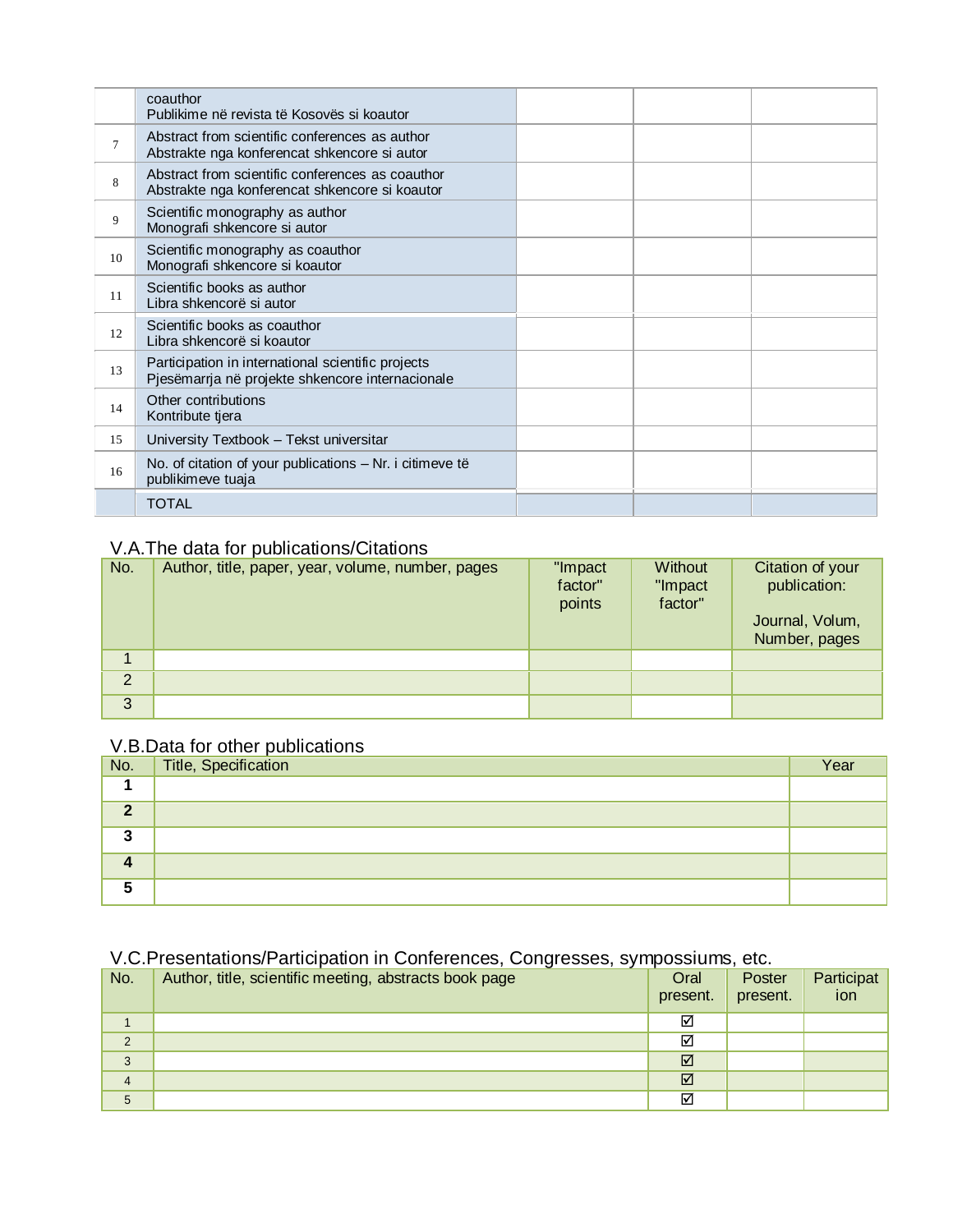| $\,6\,$                  |  |  |
|--------------------------|--|--|
| $\overline{7}$           |  |  |
| $\overline{\mathbf{8}}$  |  |  |
| $\overline{9}$           |  |  |
| $\frac{1}{10}$           |  |  |
| $\overline{11}$          |  |  |
| $12$                     |  |  |
| $13$                     |  |  |
| $\overline{\mathbf{14}}$ |  |  |
| 15                       |  |  |
| 16                       |  |  |
| 17 <sub>17</sub>         |  |  |
| $\frac{1}{18}$           |  |  |
| 19                       |  |  |
| $\overline{\mathbf{20}}$ |  |  |

### V.D. Scientific Interests:

| <b>Topic:</b> |  |
|---------------|--|
| Description : |  |
| Topic:        |  |
| Description : |  |

# VI. Working Experience:

| Institution and<br>location: | "Rezonanca" Hospital                     |
|------------------------------|------------------------------------------|
| Period:                      | 2009-ongoing                             |
| Position:                    | Radiologist                              |
| Description :                |                                          |
|                              |                                          |
| Institution and              |                                          |
| location:                    | The medical sciences college "Rezonanca" |
| Period:                      |                                          |
| Position:                    |                                          |
|                              |                                          |
| Description :                |                                          |
|                              |                                          |
| Institution and<br>location: |                                          |
| Period:                      |                                          |
| <b>Position:</b>             |                                          |
|                              |                                          |
| Description :                |                                          |
|                              |                                          |
| Institution and              |                                          |
| location:                    |                                          |